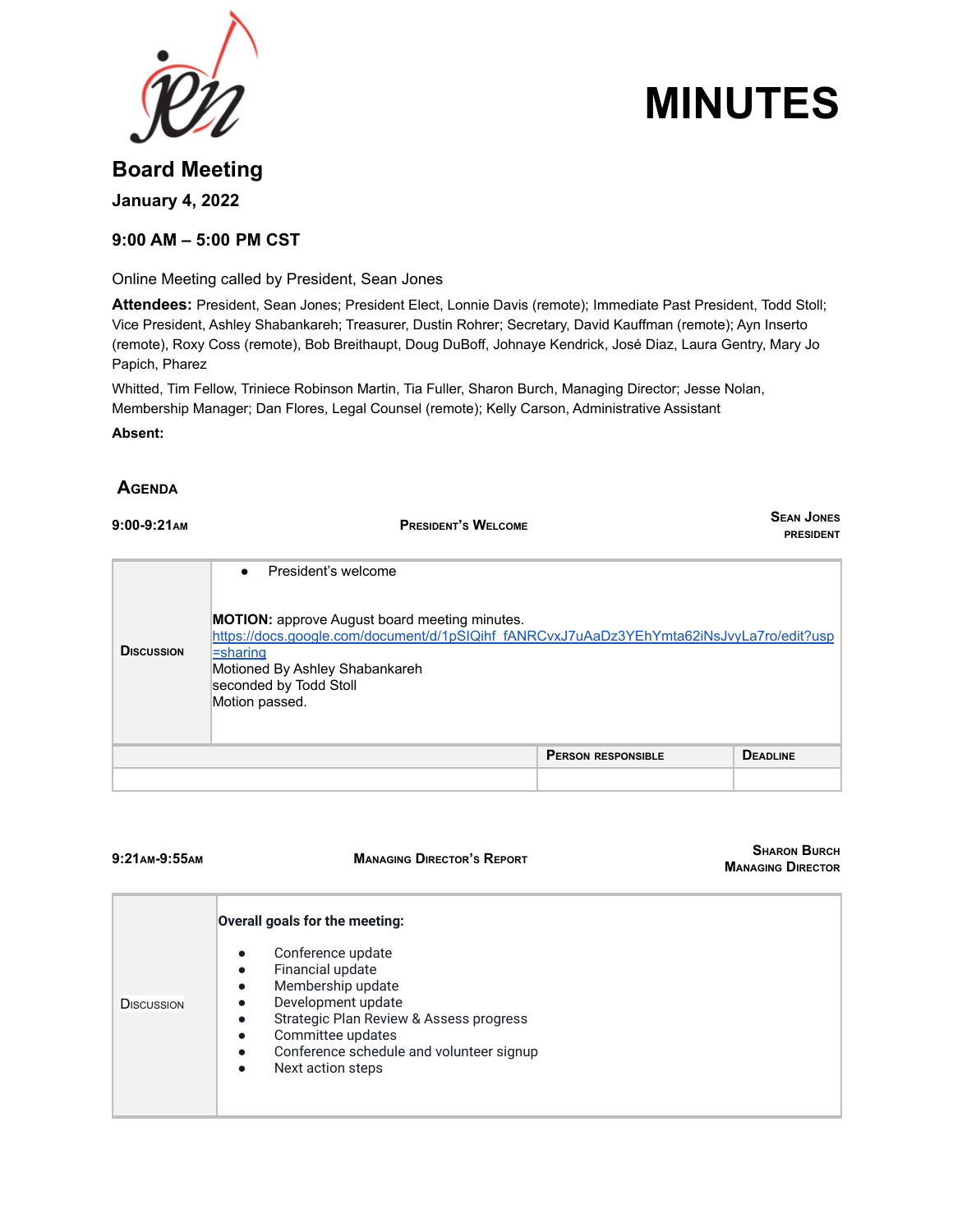|                     | <b>CONFERENCE UPDATE</b>                                                                                                                                                                                                                                                                                                                                                                                                                                                                                          |                           |                 |  |  |
|---------------------|-------------------------------------------------------------------------------------------------------------------------------------------------------------------------------------------------------------------------------------------------------------------------------------------------------------------------------------------------------------------------------------------------------------------------------------------------------------------------------------------------------------------|---------------------------|-----------------|--|--|
|                     | In-person conference in Dallas, Texas                                                                                                                                                                                                                                                                                                                                                                                                                                                                             |                           |                 |  |  |
|                     | A COVID outbreak is impacting participation and attendance<br>$\bullet$<br>Dealing with cancellations as they come in.<br>$\bullet$                                                                                                                                                                                                                                                                                                                                                                               |                           |                 |  |  |
|                     | 54 JJF Ensembles registered (1 Title 19 school slot filled)                                                                                                                                                                                                                                                                                                                                                                                                                                                       |                           |                 |  |  |
|                     | School-mandated cancellations happening now due to COVID<br>$\circ$                                                                                                                                                                                                                                                                                                                                                                                                                                               |                           |                 |  |  |
|                     |                                                                                                                                                                                                                                                                                                                                                                                                                                                                                                                   |                           |                 |  |  |
|                     | Vaccination policy - Covid-testing policy - We have made all of this information available<br>on our COVID-19 webpage.                                                                                                                                                                                                                                                                                                                                                                                            |                           |                 |  |  |
|                     | 1. Only receive badge if vaccinated or a recent covid test<br>2.<br>On-site covid testing or local pharmacy<br>Test positive? Quarantine. Not permitted to attend the conference if test<br>3.<br>positive or arrive without proof of a negative covid test.                                                                                                                                                                                                                                                      |                           |                 |  |  |
|                     | Badge<br>4.                                                                                                                                                                                                                                                                                                                                                                                                                                                                                                       |                           |                 |  |  |
|                     | What's the mask policy?                                                                                                                                                                                                                                                                                                                                                                                                                                                                                           |                           |                 |  |  |
|                     | 1. Wearing a mask required if not performing or presenting in any JEN space - clinic<br>session, performance, or exhibit hall.<br>We have purchased 10,000 masks in order to help folks adhere to our health and<br>2.<br>safety standards for the conference. These are available at no charge.<br>Exhibit Hall exception: Individual vendors choose whether to allow testing<br>3.<br>instruments or not in their exhibit booth. (Masks required if not testing an<br>instrument.)                              |                           |                 |  |  |
|                     | The conference is in full swing, and we are receiving cancellations due to COVID. We're dealing<br>with those as they come. We also have other groups that want to come to the conference and are<br>enrolling at the last minute. We are accommodating as best as possible. The same is with some<br>exhibitors, also.                                                                                                                                                                                           |                           |                 |  |  |
|                     | Todd suggested that we have 2-3 talking points with regard to upholding the masking policy of the<br>conference.<br>Thank folks for being here and being cooperative by wearing masks<br>$\bullet$<br>We have put the policy in place for your protection (these talking points are in the presider<br>$\bullet$<br>guidelines pdf)<br>We have the right to enforce the policy in our JEN-designated spaces in the hotel<br>Presiders will be sending out the message to mask up at the beginning of each session |                           |                 |  |  |
|                     | The board was in agreement about the mask policy.                                                                                                                                                                                                                                                                                                                                                                                                                                                                 |                           |                 |  |  |
| <b>ACTION ITEMS</b> |                                                                                                                                                                                                                                                                                                                                                                                                                                                                                                                   | <b>PERSON RESPONSIBLE</b> | <b>DEADLINE</b> |  |  |
|                     |                                                                                                                                                                                                                                                                                                                                                                                                                                                                                                                   |                           |                 |  |  |
|                     |                                                                                                                                                                                                                                                                                                                                                                                                                                                                                                                   |                           |                 |  |  |

| 9:55AM-10:32AM    | <b>DUSTIN ROHRER</b><br><b>FINANCE COMMITTEE REPORT</b><br><b>TREASURER</b>                                                                                                                                                                                                                                                                                                                                                                                                                                                                                                                         |  |
|-------------------|-----------------------------------------------------------------------------------------------------------------------------------------------------------------------------------------------------------------------------------------------------------------------------------------------------------------------------------------------------------------------------------------------------------------------------------------------------------------------------------------------------------------------------------------------------------------------------------------------------|--|
| <b>DISCUSSION</b> | JEN was awarded the SVOG grant in September. We also received an NEA grant, and are getting<br>other revenue sources through development. JEN recognizes the need for grants, sponsors, and<br>development work to continue to sustain growth and enable continued expansion.<br>With the grants and sponsorships we're in a better position, even though revenue from the<br>conference is down. Grants will give us the financial room to assess our direction for the future.<br>The board will be continually looking for ways to increase our fundraising in meaningful and effective<br>ways. |  |
|                   |                                                                                                                                                                                                                                                                                                                                                                                                                                                                                                                                                                                                     |  |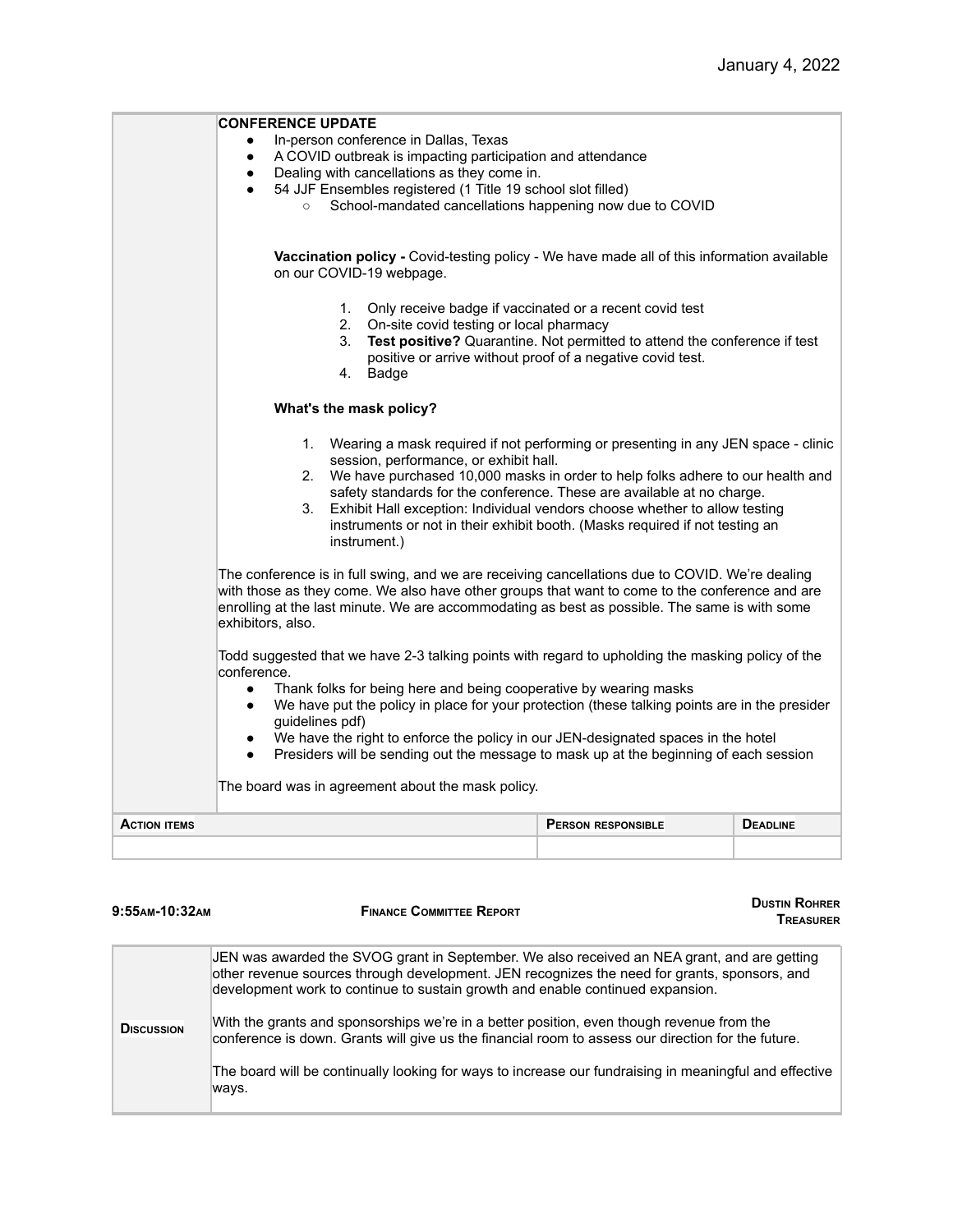**SHARON BURCH**

**SHARON BURCH MANAGING DIRECTOR**

|                     | YTD, we are 56% over budgeted direct contributions. We still have about 15k to go to meet our full<br>FY budget.                                                                                                                                          |                           |                 |  |
|---------------------|-----------------------------------------------------------------------------------------------------------------------------------------------------------------------------------------------------------------------------------------------------------|---------------------------|-----------------|--|
|                     | Due to the spike in covid outbreaks the weeks before the conference, conference revenue for Dallas<br>compared to Reno and others is about \$20k below Reno and approx 100k below New Orleans.<br>Detailed financial information is available in Govenda. |                           |                 |  |
| <b>ACTION ITEMS</b> |                                                                                                                                                                                                                                                           | <b>PERSON RESPONSIBLE</b> | <b>DEADLINE</b> |  |
|                     |                                                                                                                                                                                                                                                           |                           |                 |  |

# **10:30AM - 10:45AM BREAK**

**11:40AM - 11:43AM QWEST TV EDU OPPORTUNITY**

**11:43AM - 11:45AM SCHOLARSHIPS & AWARDS PROGRAM REPORT**

| 10:45 лм - 11:39 лм | <b>MEMBERSHIP/ MARKETING REPORT</b>                     |                           | <b>JESSE NOLAN</b><br><b>MEMBERSHIP MANAGER</b> |
|---------------------|---------------------------------------------------------|---------------------------|-------------------------------------------------|
| <b>DISCUSSION</b>   | Membership discussions tied to conference registration. |                           |                                                 |
| <b>ACTION ITEMS</b> |                                                         | <b>PERSON RESPONSIBLE</b> | <b>DEADLINE</b>                                 |
|                     |                                                         |                           |                                                 |

| 11:40AM - 11:43AM   | <b>UWEST IV EDU OPPORTUNITY</b>                                                                                                                                                                                                                                                                                                                                                                                                                                                              |                           | <b>MANAGING DIRECTOR</b> |
|---------------------|----------------------------------------------------------------------------------------------------------------------------------------------------------------------------------------------------------------------------------------------------------------------------------------------------------------------------------------------------------------------------------------------------------------------------------------------------------------------------------------------|---------------------------|--------------------------|
| <b>DISCUSSION</b>   | QWEST TV EDU is interested in working with JEN to increase content and exposure to QWEST and<br>what it has to offer. JEN would create a JEN playlist on Qwest TV EDU, and, thus, introduce JEN to<br>$QWEST$ subscribers. It would look like Netflix, only consisting of playlists. The JEN Jazz playlist<br>would be 10 episodes, 13 interview questions per each episode. We're using the conference to film<br>the interviews. The playlist will be JEN branded and link to our website. |                           |                          |
| <b>ACTION ITEMS</b> |                                                                                                                                                                                                                                                                                                                                                                                                                                                                                              | <b>PERSON RESPONSIBLE</b> | <b>DEADLINE</b>          |
|                     |                                                                                                                                                                                                                                                                                                                                                                                                                                                                                              |                           |                          |

| <b>DISCUSSION</b> | SCHOLARSHIPS - New Scholarship Timeline<br>- January 1 - March 31 Applications open<br>- April - Review applications/ select<br>- May 1 - Notify applicants<br>- New Scholarship - Yamaha Jim Widner Scholarship \$1,000<br>Created and funded by the Yamaha Corporation in memory of Jim Widner,<br>$\bullet$<br>Founding member and legendary jazz educator. |
|-------------------|----------------------------------------------------------------------------------------------------------------------------------------------------------------------------------------------------------------------------------------------------------------------------------------------------------------------------------------------------------------|
|                   |                                                                                                                                                                                                                                                                                                                                                                |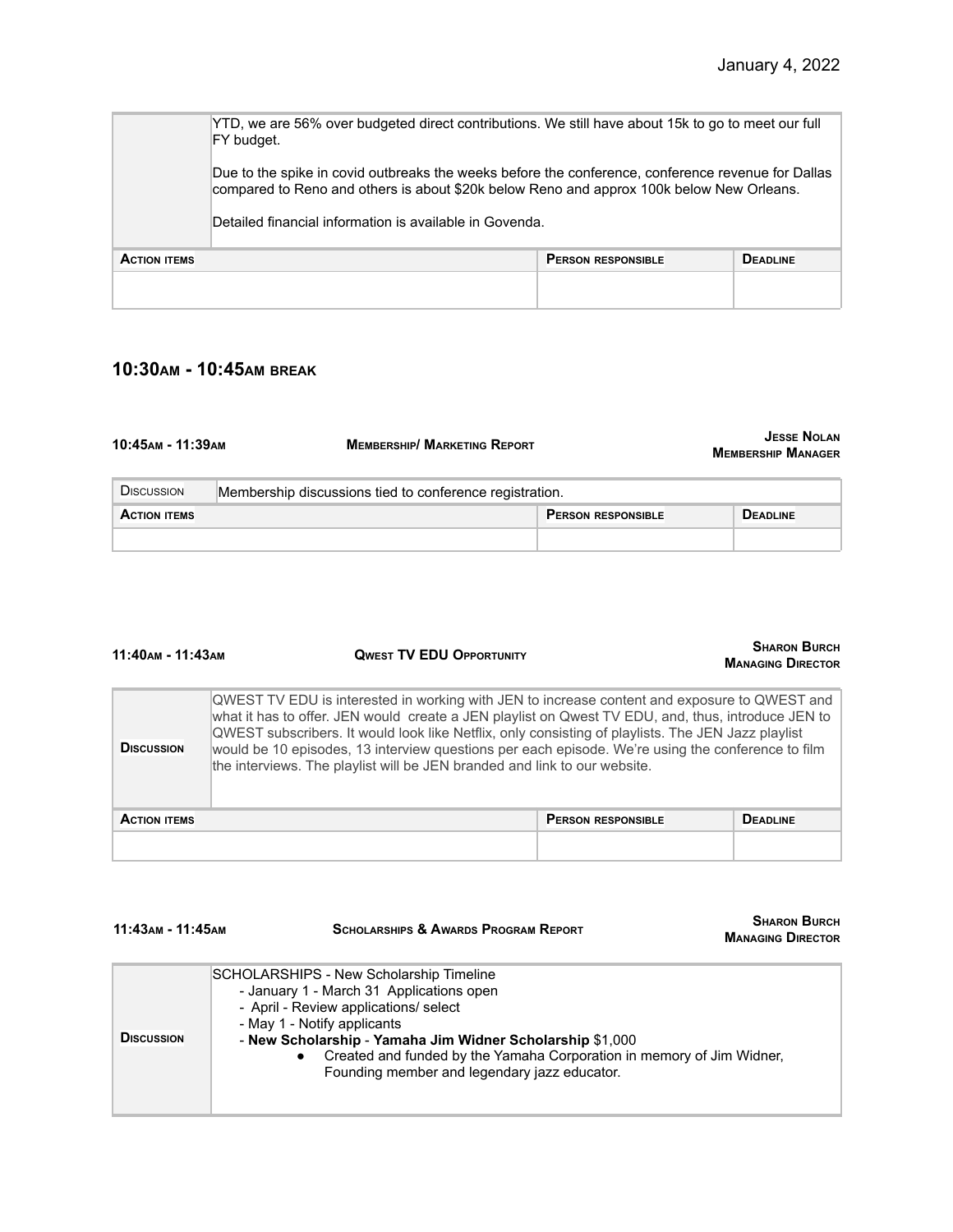|                     | - New Scholarship - The Dave Brubeck Composer and Pianist Scholarship \$1,000<br>Created and funded by the Brubeck Living Legacy Foundation                                                                                                                                                                                                                                                                                 |                                                                                                                                                                                                    |  |  |  |
|---------------------|-----------------------------------------------------------------------------------------------------------------------------------------------------------------------------------------------------------------------------------------------------------------------------------------------------------------------------------------------------------------------------------------------------------------------------|----------------------------------------------------------------------------------------------------------------------------------------------------------------------------------------------------|--|--|--|
|                     | <b>Scholarship Award Package</b><br>A collegiate-level student in the field of jazz with a focus on composition and/or<br>piano will receive the following:<br>· \$1000 financial scholarship awarded in May.<br>$\bullet$<br>1. The book, "Dave Brubeck: A Life in Time," by Philip Clark<br>2. A collection of Dave Brubeck recordings<br>· Registration for the next Jazz Education Network (JEN) conference in January. |                                                                                                                                                                                                    |  |  |  |
|                     |                                                                                                                                                                                                                                                                                                                                                                                                                             |                                                                                                                                                                                                    |  |  |  |
|                     |                                                                                                                                                                                                                                                                                                                                                                                                                             | Designated mentor throughout the January conference.                                                                                                                                               |  |  |  |
|                     |                                                                                                                                                                                                                                                                                                                                                                                                                             | \$250 per diem for meals throughout the conference. Cash provided to the<br>scholarship recipient upon arrival at the conference.                                                                  |  |  |  |
|                     |                                                                                                                                                                                                                                                                                                                                                                                                                             | $\cdot$ 4 nights hotel lodging during the conference reserved by the Jazz Education<br>Network.<br>· Roundtrip flight + taxi/car pickup to/from airport arranged by the Jazz Education<br>Network. |  |  |  |
|                     |                                                                                                                                                                                                                                                                                                                                                                                                                             |                                                                                                                                                                                                    |  |  |  |
|                     | · One-year full individual Jazz Education Network membership.                                                                                                                                                                                                                                                                                                                                                               |                                                                                                                                                                                                    |  |  |  |
|                     | \$4000 paid by the Brubeck Living Legacy annually to fund the scholarship<br>package and costs to administer                                                                                                                                                                                                                                                                                                                |                                                                                                                                                                                                    |  |  |  |
|                     | -Deborah Landon Scholarship will be launched in January 2023                                                                                                                                                                                                                                                                                                                                                                |                                                                                                                                                                                                    |  |  |  |
| <b>ACTION ITEMS</b> | <b>PERSON RESPONSIBLE</b><br><b>DEADLINE</b>                                                                                                                                                                                                                                                                                                                                                                                |                                                                                                                                                                                                    |  |  |  |
|                     |                                                                                                                                                                                                                                                                                                                                                                                                                             |                                                                                                                                                                                                    |  |  |  |

| 11:45ам - 11:50ам |  |
|-------------------|--|
|-------------------|--|

### **11:45AM - 11:50AM 2022 PROGRAMS & AWARDS SHARON BURCH**

**MANAGING DIRECTOR**

|                   | <b>AWARDS</b>                                                                            |  |  |  |  |
|-------------------|------------------------------------------------------------------------------------------|--|--|--|--|
|                   | - LeJENd of Jazz Education Award - Joseph Jennings                                       |  |  |  |  |
|                   | - LeJENd of Latin Jazz - Ignacio Berrao                                                  |  |  |  |  |
|                   | - Ellis Marsalis, Jr, Educator of the Year Award - Joseph Jefferson                      |  |  |  |  |
|                   | - JEN/Berklee: John LaPorta Award update - Roosevelt Griffin III                         |  |  |  |  |
|                   | - African American Jazz Caucus Award - Dr. Roxanne Stevenson                             |  |  |  |  |
|                   |                                                                                          |  |  |  |  |
|                   | Beginning in 2022, above awards will be selected via a membership nominating process and |  |  |  |  |
|                   | selection committee.                                                                     |  |  |  |  |
| <b>DISCUSSION</b> |                                                                                          |  |  |  |  |
|                   | 2022 SISTERS IN JAZZ                                                                     |  |  |  |  |
|                   | 2022 Sisters in Jazz Director - Allison Miller                                           |  |  |  |  |
|                   | 2022 Sisters in Jazz Selectees                                                           |  |  |  |  |
|                   | • Carmen Murray - Drumset                                                                |  |  |  |  |
|                   | Stephanie Tateiwa - Sax<br>٠                                                             |  |  |  |  |
|                   | Summer Camargo - Trumpet<br>$\bullet$                                                    |  |  |  |  |
|                   | $\bullet$ Yeeun Kim - Piano                                                              |  |  |  |  |
|                   | Molly Redfield - Bass<br>$\bullet$                                                       |  |  |  |  |
|                   |                                                                                          |  |  |  |  |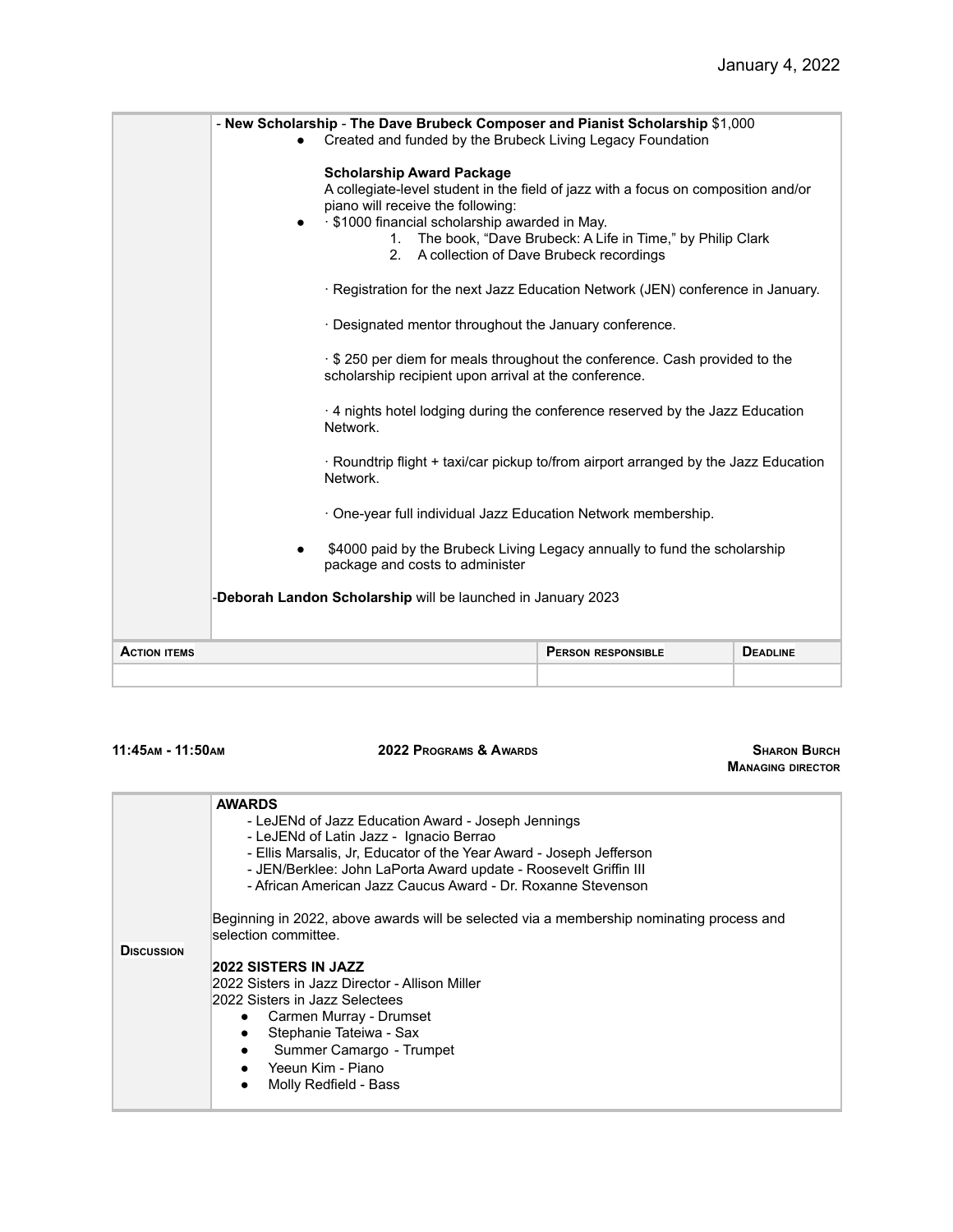|                     | <b>2022 YOUNG COMPOSERS SHOWCASE</b><br><b>Clint Bleil</b><br>$\bullet$<br><b>Kate Hamann</b><br>$\bullet$<br><b>Stephen Harvey</b><br>$\bullet$<br><b>Josh Karas</b><br>$\bullet$<br><b>Gary Wang</b><br>$\bullet$<br><b>Skylar Tang</b><br>$\bullet$ |                           |                 |
|---------------------|--------------------------------------------------------------------------------------------------------------------------------------------------------------------------------------------------------------------------------------------------------|---------------------------|-----------------|
| <b>ACTION ITEMS</b> |                                                                                                                                                                                                                                                        | <b>PERSON RESPONSIBLE</b> | <b>DEADLINE</b> |
|                     |                                                                                                                                                                                                                                                        |                           |                 |

### **11:55AM - 1:30PM LUNCH BREAK**

| 1:45рт - 2:58рм   | <b>STRATEGIC PLAN</b>                                                                                                                                                                                                                                                                                                                                                                                                                                                                                                                                                                                                                                          | <b>SHARON BURCH</b>      |
|-------------------|----------------------------------------------------------------------------------------------------------------------------------------------------------------------------------------------------------------------------------------------------------------------------------------------------------------------------------------------------------------------------------------------------------------------------------------------------------------------------------------------------------------------------------------------------------------------------------------------------------------------------------------------------------------|--------------------------|
|                   |                                                                                                                                                                                                                                                                                                                                                                                                                                                                                                                                                                                                                                                                | <b>MANAGING DIRECTOR</b> |
|                   | Strategic Plan review<br>Objective #1: Promote JEN Educational Programs<br>Mostly supported by the staff.<br>Working with the committee chairs to assume more responsibility for program execution.<br>$\bullet$<br>Research committee is does and excellent job with assuming responsibility for their program<br>$\bullet$<br>A point person is needed to help spearhead the development work.                                                                                                                                                                                                                                                               |                          |
|                   | Objective #2: Expand Area Networks and Educational Units<br>Area Network = whatever the geographic location a JEN member resides, the member is<br>part of the geographically named area network.<br>Chapters are organized groups with a designated chapter organizer.<br>$\bullet$<br>Objective #3: Present the Annual JEN Conference<br>Staff will assess timelines, systems and processes, and adjust as needed, if needed.                                                                                                                                                                                                                                |                          |
| <b>DISCUSSION</b> | STRATEGIC OBJ #2<br>#1 Working well<br>#2 was talked about earlier                                                                                                                                                                                                                                                                                                                                                                                                                                                                                                                                                                                             |                          |
|                   | STRATEGIC OBJ #3<br>Some initiatives have been introduced<br>There are things we can be doing to bring in a larger membership<br>$\bullet$<br>Is there a DEI track?<br>$\bullet$<br>We can start by creating certain tracks within our organization, wherever it makes sense<br>Thinking further out, think about what community engagement looks like, long term.<br>$\bullet$<br>From the Summer Institute, we found that there are things educators are dealing with and<br>$\bullet$<br>don't have the tools to deal with. How do we help them deal with these things? If we can<br>provide something within the DEI track, we can provide guidance there. |                          |
|                   | Discussion: Development will be having a meeting by Feb. 1, to discuss what we want for the<br>conference, in terms of DEI. Volunteers needed. Laura Gentry, Todd Stoll, and others volunteered.<br>3.4 DEVELOP STANDARDS FOR MEASURING PROGRESS                                                                                                                                                                                                                                                                                                                                                                                                               |                          |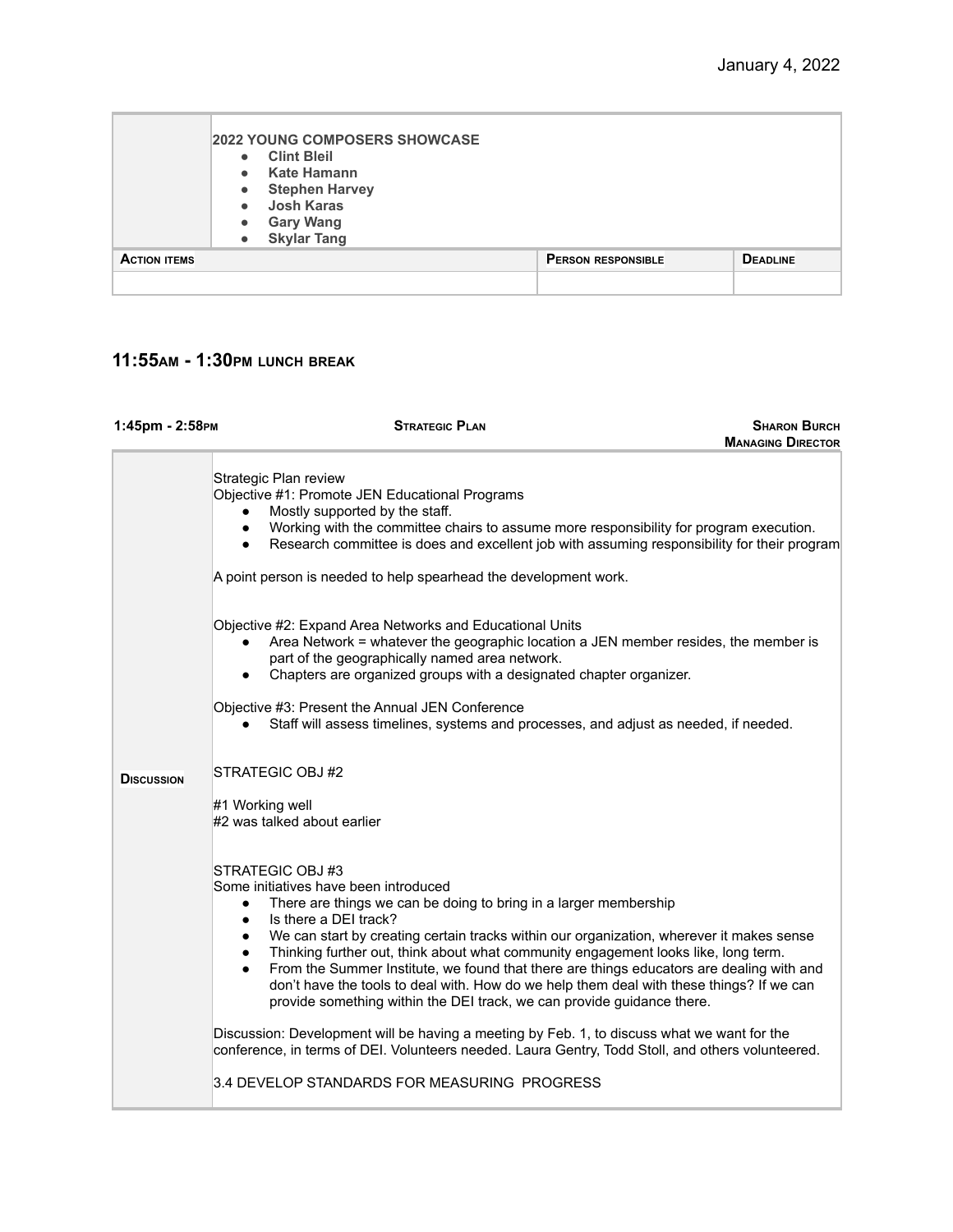| <b>ACTION ITEMS</b> |                                                                                                                                                                                                                                                                  | <b>PERSON RESPONSIBLE</b> | <b>DEADLINE</b> |  |
|---------------------|------------------------------------------------------------------------------------------------------------------------------------------------------------------------------------------------------------------------------------------------------------------|---------------------------|-----------------|--|
|                     | A video of "this is who we are" is in the works.                                                                                                                                                                                                                 |                           |                 |  |
|                     | our schedule. It's worth noting that the end of the year was a roller coaster. In the spring, we will<br>need all hands on deck with regard to board fundraising. This way, we're spreading out the job,<br>rather than relying on a small group of individuals. |                           |                 |  |
|                     | 5.5: We've done really well at receiving benefits from government funding sources. We are ahead of                                                                                                                                                               |                           |                 |  |
|                     | 5.4: Doing well. We will get more formal about regular committee meetings. Feb. 1 should be a<br>universal report-back date.                                                                                                                                     |                           |                 |  |
|                     | MOTION: moved to have three to four meetings per year.<br><b>Motion by Tim Fellow</b><br><b>Seconded by Laura Gentry</b>                                                                                                                                         |                           |                 |  |
|                     | It was agreed that we need additional online meetings throughout the year, with a specific focus on<br>certain items per meeting                                                                                                                                 |                           |                 |  |
|                     | Further Discussion needed on endowment funds and scholarships: where are the places where we<br>feel like an endowment is worth the work.<br>Talking points about endowments are needed sooner than later as these opportunities are happening<br>more and more. |                           |                 |  |
|                     | STRATEGIC OBJ #5<br>5.1: We are in a good place financially. Shout out to the EC and the Financial committee for the<br>progress and streamlining.<br>5.2: Working well<br>5.3: Working well                                                                     |                           |                 |  |
|                     | 4.3: We have been very effective in gathering information. Every time we do a webinar or a person<br>joins JEN, they fill out a demographic form and submit it. The info is available for anyone to review.                                                      |                           |                 |  |
|                     | 4.2: Are we ok in our nomination process? The rubrics accompanying the document should be<br>reviewed annually.                                                                                                                                                  |                           |                 |  |
|                     | 4.1: We will assess this after the conference.                                                                                                                                                                                                                   |                           |                 |  |
|                     | STRATEGIC OBJ. #4                                                                                                                                                                                                                                                |                           |                 |  |
|                     | Discussion: It would be good to establish 1 or 2 important things to focus on.                                                                                                                                                                                   |                           |                 |  |

# **3:00PM - 3:30PM BREAK**

| 3:30рм - 5:00рм     | <b>CONFERENCE BOARD SCHEDULE &amp; VOLUNTEERING</b>                                            | <b>SHARON BURCH</b><br><b>MANAGING DIRECTOR</b> |
|---------------------|------------------------------------------------------------------------------------------------|-------------------------------------------------|
| <b>DISCUSSION</b>   | The board filled in their scheduling conflicts/availability on the JEN conference spreadsheet. |                                                 |
| <b>ACTION ITEMS</b> | <b>PERSON RESPONSIBLE</b>                                                                      | <b>DEADLINE</b>                                 |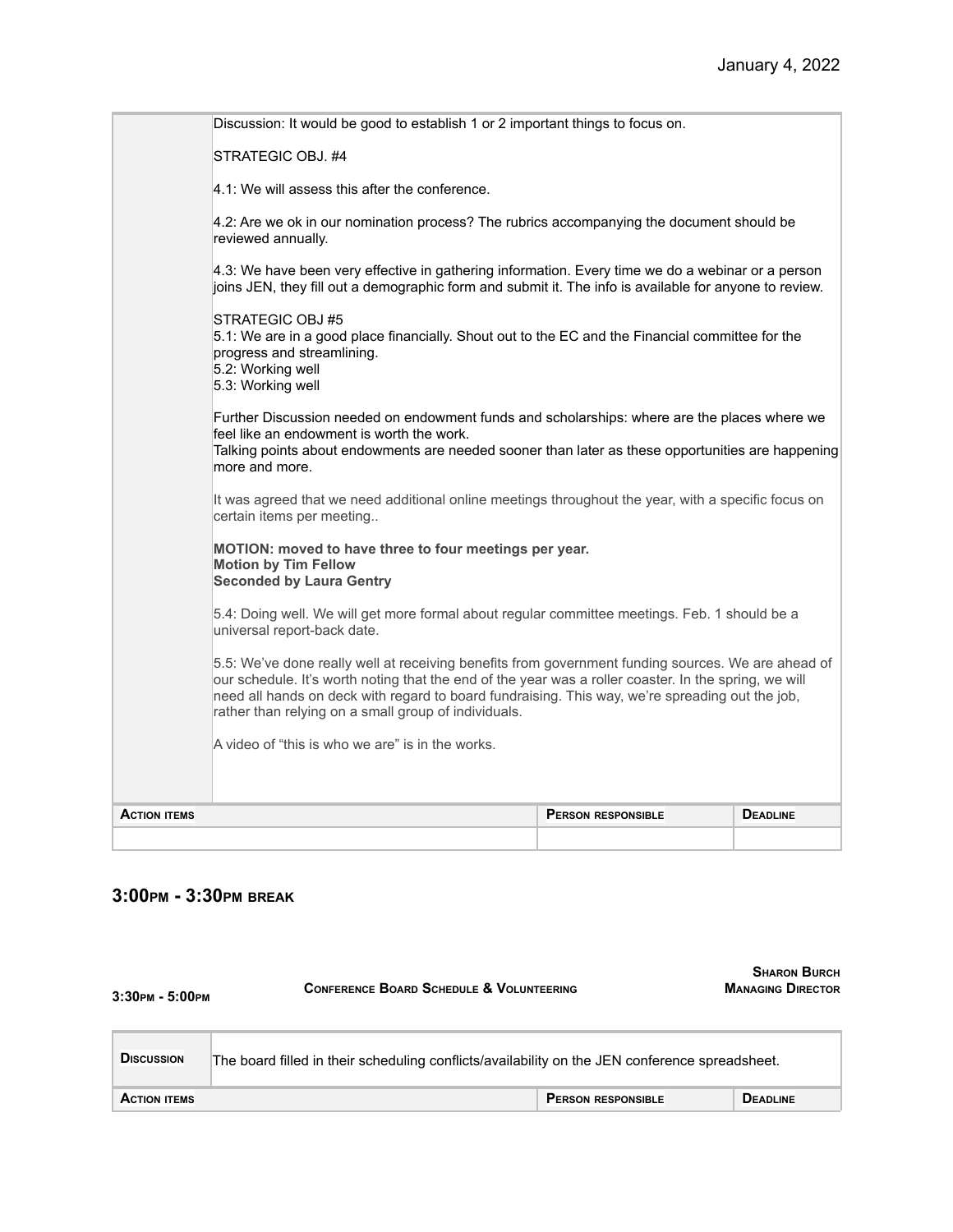**SHARON BURCH**

|                   | <b>JANUARY - AUGUST 2022 OVERVIEW</b>                                                                                                                                                                                                           | <b>SHARON BURCH</b><br><b>MANAGING DIRECTOR</b> |
|-------------------|-------------------------------------------------------------------------------------------------------------------------------------------------------------------------------------------------------------------------------------------------|-------------------------------------------------|
|                   | JANUARY 2022                                                                                                                                                                                                                                    |                                                 |
|                   | Host annual conference in Dallas<br>JEN office closed the week following the conference<br>Review and assess financial impact<br>Review and assess operations<br>Scholarship application window open<br>$\bullet$                               |                                                 |
|                   | <b>FEBRUARY 2022</b>                                                                                                                                                                                                                            |                                                 |
|                   | 2023 Conference planning and production work<br>٠<br>Online event programming per NEA grant<br>٠<br>Scholarship application window open<br>$\bullet$                                                                                            |                                                 |
|                   | <b>MARCH 2022</b>                                                                                                                                                                                                                               |                                                 |
|                   | Host a How to Apply online event<br>Scholarship application window open<br>٠                                                                                                                                                                    |                                                 |
|                   | <b>APRIL 2022</b>                                                                                                                                                                                                                               |                                                 |
| <b>DISCUSSION</b> | 2023 Conference submission process open (subject to change)<br>$\bullet$<br>Online event programming per NEA grant<br>٠<br>2022 Scholarship application review process<br>$\bullet$<br>Spring Fundraising Campaign in April or May<br>$\bullet$ |                                                 |
|                   | <b>MAY 2022</b>                                                                                                                                                                                                                                 |                                                 |
|                   | 2023 Conference submission review process<br>Online event programming per NEA grant<br>$\bullet$<br>2022 Scholarships selected, recipients notified and announced<br>$\bullet$<br>Spring Fundraising Campaign in April or May<br>$\bullet$      |                                                 |
|                   | <b>JUNE 2022</b>                                                                                                                                                                                                                                |                                                 |
|                   | 2023 Conference submission review process completed<br>2023 Conference preliminary scheduling<br>$\bullet$<br>Online event programming per NEA grant<br><b>Committee meetings on Zoom</b><br>$\bullet$                                          |                                                 |
|                   | <b>JULY 2022</b>                                                                                                                                                                                                                                |                                                 |
|                   | 2023 Conference performer/presenter invitations sent<br>Online event programming per NEA grant - Summer Institute<br>٠<br><b>Committee meetings on Zoom</b><br>$\qquad \qquad \bullet$<br>FY22 Financials completed<br>$\bullet$                |                                                 |
|                   | <b>AUGUST 2022</b><br>Launch 2023 Conference schedule and marketing<br>Summer Board Meeting on Zoom - (Date to be determined)<br>$\bullet$                                                                                                      |                                                 |

.